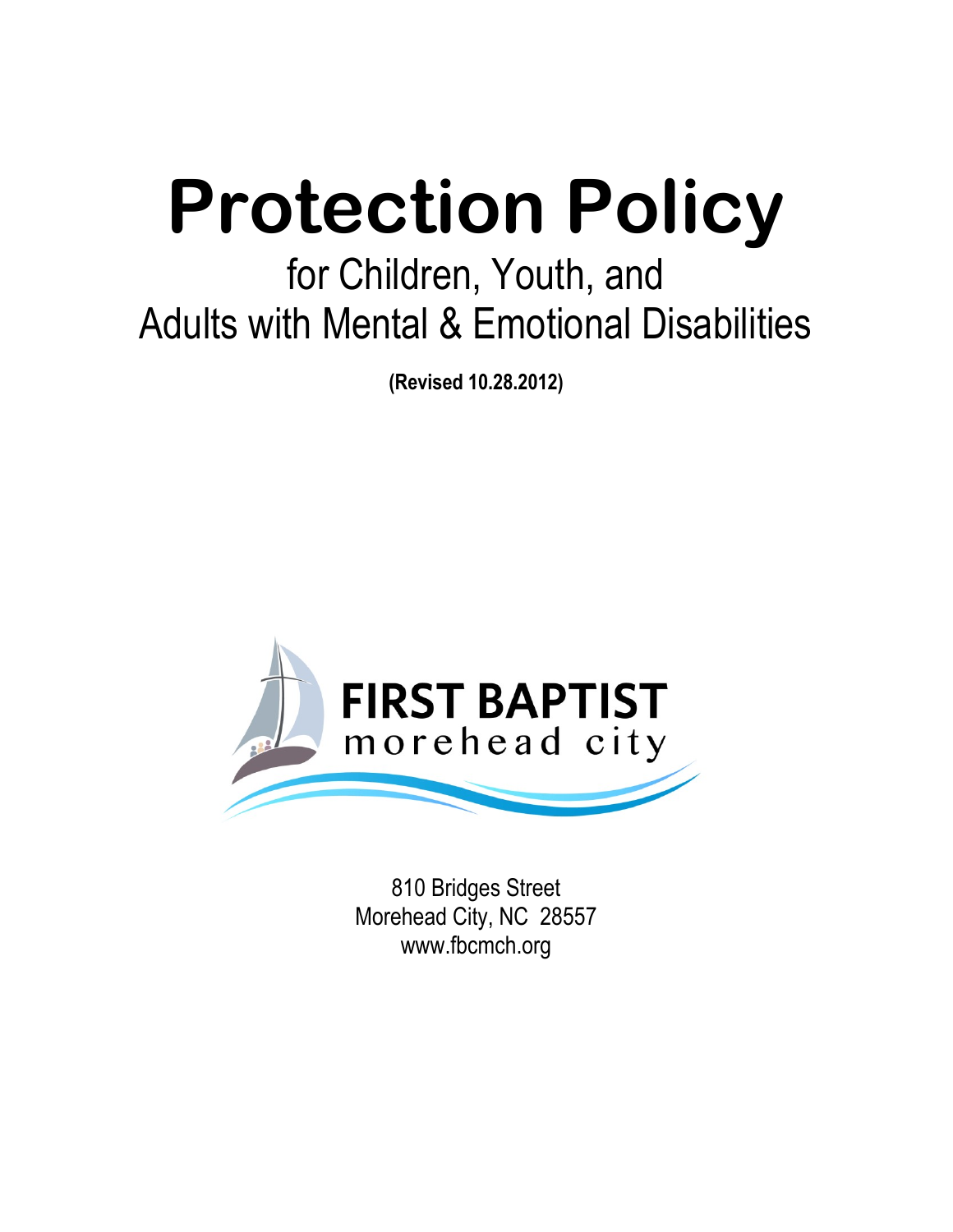### **Rationale**

The members and staff of First Baptist Church are committed to maintaining a safe environment in which all children and youth, and adults with mental/emotional disabilities, are protected from sexual/physical abuse and neglect. Our goals are to:

- Protect those in our care and send a message to parents that we care about their children
- Provide sufficient measures to protect the "least of these" among us
- Educate workers and caregivers concerning abuse issues
- Protect the staff, volunteers and church from potential allegations of abuse and neglect.

In recognition of these goals First Baptist Church has adopted the following policies and procedures. These policies and procedures will be reviewed as needed or at least every two years by the Pastor, Associate Pastor, and Church Council. Revisions will be made with the approval of Church Council.

#### **I. Procedure for Hiring and Screening of Compensated Workers and Volunteers.**

- 1. All volunteers with children, youth or adults with mental/emotional disabilities including without limitation, clergy, custodial, day or overnight trip chaperones, interns, Sunday School teachers, Children's Church, Nursery Volunteers, Vacation Bible School teachers, RA's, GA's, Upward Sports, Children's Choir, and bus drivers will complete a Volunteer Worker Application Form for Children and Youth Workers. All persons employed by the church (whether or not scheduled to work with children and youth) will complete an Employment Application and Employee Screening Form.
- 2. Prior to serving with children, youth, or adults with disabilities, personal interviews will be required of all compensated workers and all volunteers who have regular contact with children, youth and adults with disabilities. Interviews will be conducted by the Pastor, Associate Pastor, or other ministerial staff or in some cases by someone from the Personnel Committee for compensated workers.
- 3. Reference and background checks will be made on all employees and will be made for volunteers who have regular contact with children, youth or adults with disabilities. Reference checks will be conducted by documented phone interviews and/or by mail as directed in the Volunteer Worker Application. Background checks will be performed by an outside agency.
- 4. All information provided in the Volunteer Worker Application Forms and the Employment Application, as well as any information collected through reference checks or other investigation or inquiries, is to be considered confidential and will be kept in a secure location at First Baptist Church. This information will not be released to any other party except on a need-to-know basis with the approval of the Senior Pastor or Associate Pastor.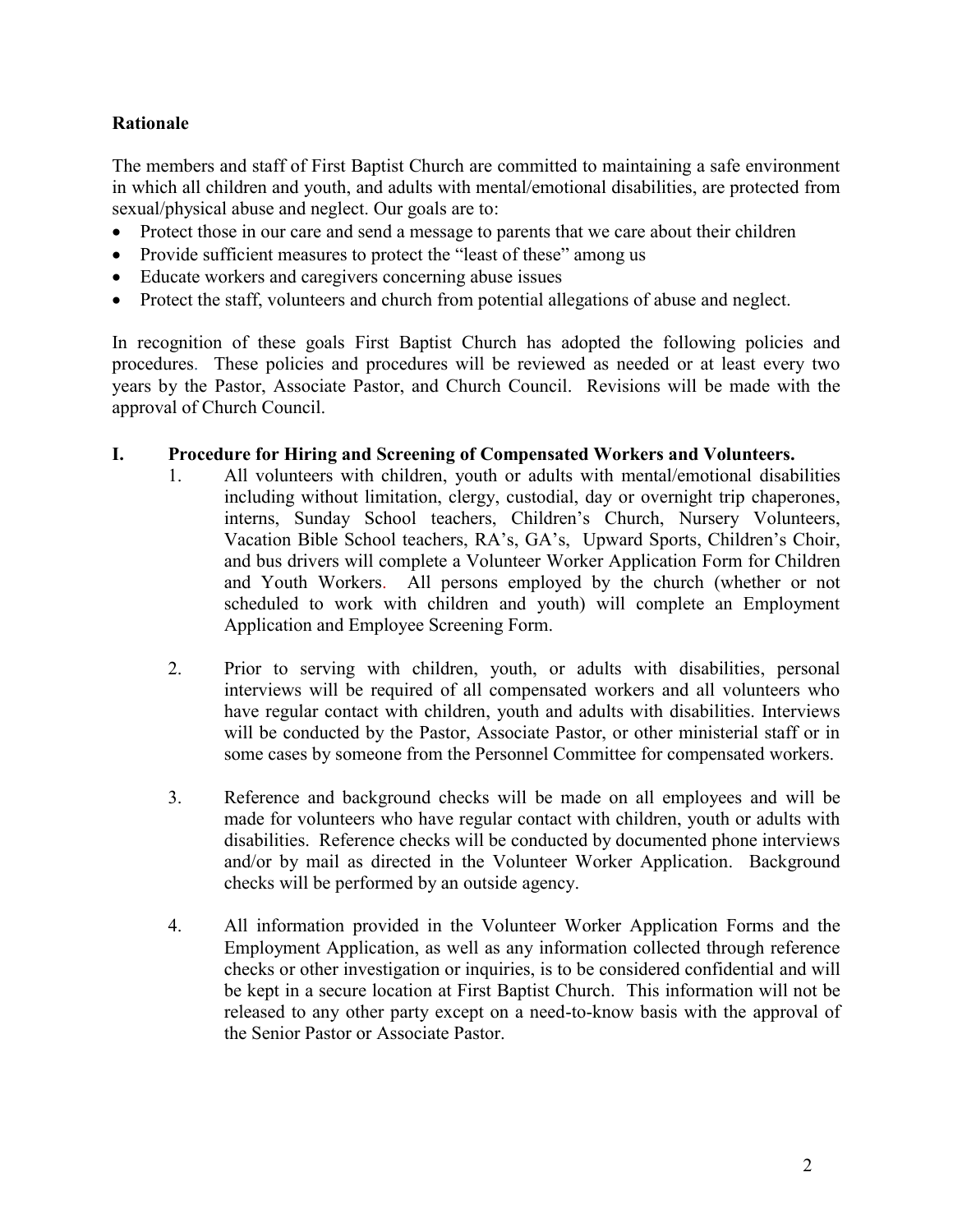#### **II. Policy Statement**

- 1. Persons who have ever been convicted of, or pled guilty, or "no contest" to any misdemeanor or felony offense which in any way involved physical and/or sexual abuse or assault upon a child under the age of 18 years or an adult will not be allowed to work with children under the age of 18 or adults with mental or emotional disabilities. Nor will persons whose prior employment was terminated on account of any alleged incident of physical and/or sexual abuse or assault towards a child of such age or an adult with mental or emotional disabilities, unless such termination was overturned by judicial order or by the order of an administrative law judge.
- 2. Persons who have been convicted of, or pled guilty or "no contest" to any felony or misdemeanor which in any way involved an act of physical violence or mental cruelty towards an adult with mental or emotional disabilities will not be allowed to work with adults with mental or emotional disabilities.
- 3. Persons who have had a civil judgment entered against them for intentional or negligent infliction of mental or emotional distress of an adult with mental or emotional disabilities will not be allowed to work with adults with mental or emotional disabilities.
- 4. Adult survivors of childhood sexual or physical abuse need the love and acceptance of the family of First Baptist Church. Individuals who have such a history are encouraged to discuss their desire to work with children or youth with one of the pastoral staff prior to engaging in any volunteer service.
- 5. A volunteer must attend our worship service and an Adult Bible Fellowship or Small Group for a minimum of six months before working with children, youth or adults with disabilities. In addition, they must have attended our Starting Point Class. In some cases, this will be waived based on a person's ability to provide positive character references from other organizations, from our ministry leaders, and a person's prior history working with children in a previous Christian faith community.
- 6. Organizations who provide workers or volunteers for children, youth, or adults with mental/emotional disabilities to First Baptist Church must operate under adequate hiring and screening procedures issued by such organization. Such procedures must be submitted to and approved by the Senior Pastor or Associate Pastor.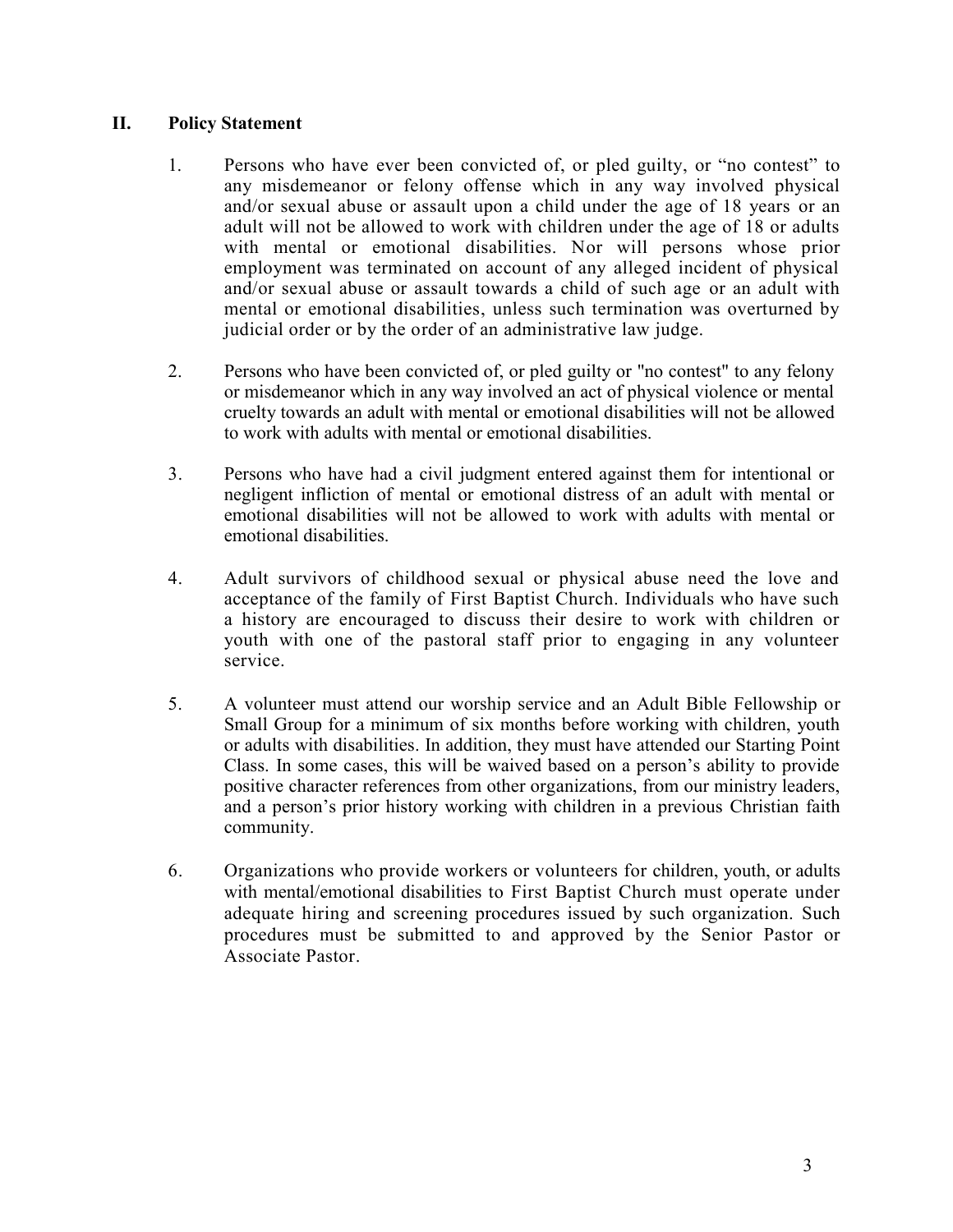#### **III. Background Checks**

- 1. At the expense of FBC, thorough background checks shall be completed by the Senior Pastor or Associate Pastor prior to any individual working with infants, toddlers, children and youth through age 17, as well as any adult with mental/emotional disabilities, on FBC properties and/or offsite FBC ministries/activities. The Personnel Committee will ensure that staff background checks are completed for all compensated workers.
- 2. Current or potential staff/volunteer must agree in writing to a background check or they will not be considered.
- 3. If any criminal activity or abuse issues are uncovered in a background check, these shall be brought to the attention of the current or potential staff/volunteer and that person shall determine if they desire to continue to be considered for the paid or unpaid position in question.
	- a. If the current or potential staff/volunteer in question wishes to continue in the process they shall first meet in consultation with the Senior Pastor and Associate Pastor. If that consultation determines that there are errors in the background check or that issues in the past do not present a current threat, then the person in question may serve.
- 4. In the event that a scheduled, screened volunteer becomes unavailable for a church activity, a temporary screening form and a background check may be completed for a church or Sunday School member by a ministerial staff member.

## **IV. Supervision**

1. Two unrelated adult (age 18 or older with one at least 21 years of age) workers should be present at all times during any activity involving children or youth\*, even if only one child or youth is present. This rule reduces the risk of abuse and reduces the risk of false accusations.

Some classes may have only one adult in attendance. If this situation occurs, doors to the classrooms will remain open if there is not visibility into the room. An adult should not be in a room or an enclosed area alone with a child.

- 2. If it is necessary for an adult to be alone with a child or youth and out of the sight of others, the appropriate age group minister shall obtain parental permission or authorization. Such one-on-one situations should be avoided whenever possible.
- 3. Questionable or inappropriate behavior should be reported immediately to the appropriate age group minister; as such conduct can precede abuse, even though the observed act itself does not constitute abuse.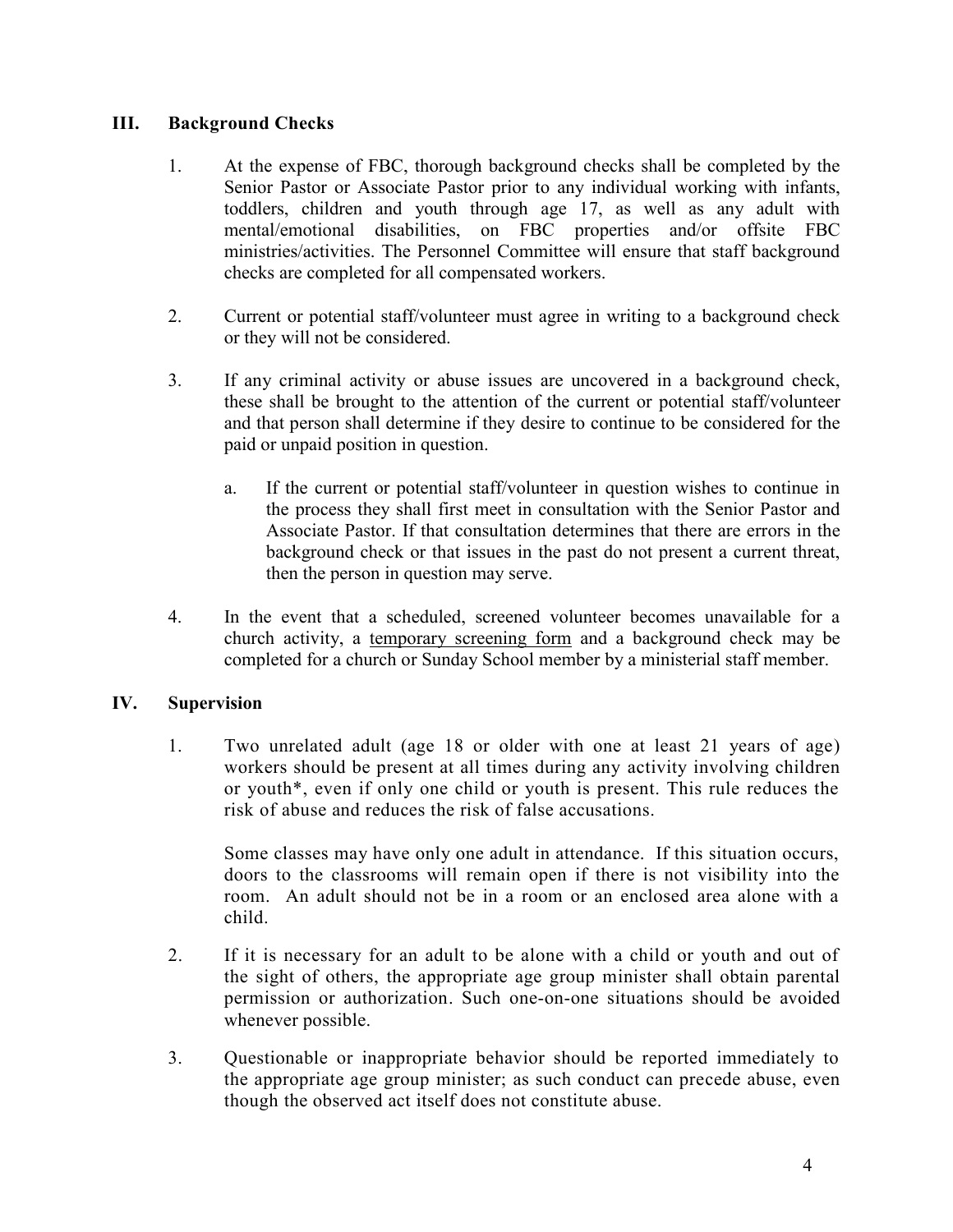- 4. If a person desires to plan an activity off campus, he/she must:
	- a. Request permission from the appropriate age group minister;
	- b. Notify parents, in advance, of specific plans and attempt to receive permission in writing;
	- c. Always have at least one other unrelated adult present.
	- d. Overnight adult supervision should be a 1 to 8 same gender ratio with a minimum of 2 adults.(unless a lower ration is required by other organizations)
- 5. Doors to classrooms and offices used by children or youth should be modified to include windows made of shatter-proof glass. If a door does not have a window, then the door should be kept open.

\* Where appropriate these standards apply to workers with adults with mental or emotional disabilities.

# **V. Reporting Incidents**

- 1. Incidents of abuse or reasonably suspected incidents of abuse of children, youth, or adults with mental/emotional disabilities, will be reported as soon as possible (and at least within 24 hours) to the Director of the Department of Social Services of Carteret County, to local law enforcement, to the First Baptist Church minister directly responsible for the area of ministry where the incident occurred, and to the Senior Pastor or Associate Pastor. Reports will initially be made orally and then in writing to the Senior Pastor.
- 2. The Senior Pastor or Associate Pastor will report the alleged incident of abuse or suspected abuse to the Director of the Department of Social Services of Carteret County within twenty-four (24) hours or verify that such a report has been made.
- 3. The person reporting the incident will document, in writing, all known facts and circumstances. The Senior Pastor or Associate Pastor will also make a report that documents all steps taken in the course of handling the reported incident.
- 4. Reports from persons requesting to remain anonymous will be made in the presence of a witness of the reporter's own choosing to verify the filing of the oral report.
- 5. All adult members of First Baptist Church, staff, and other adults participating in programs on the property of First Baptist Church are encouraged to be sensitive to the potential for abuse of children, youth, or adults with disabilities. They will be encouraged not to hesitate to caution others that activities they observe are, or may appear to be, inappropriate. The church will be supportive of individuals who in good faith make reports of actual or reasonably suspected cases of abuse. All reports will be taken seriously but not judged prematurely.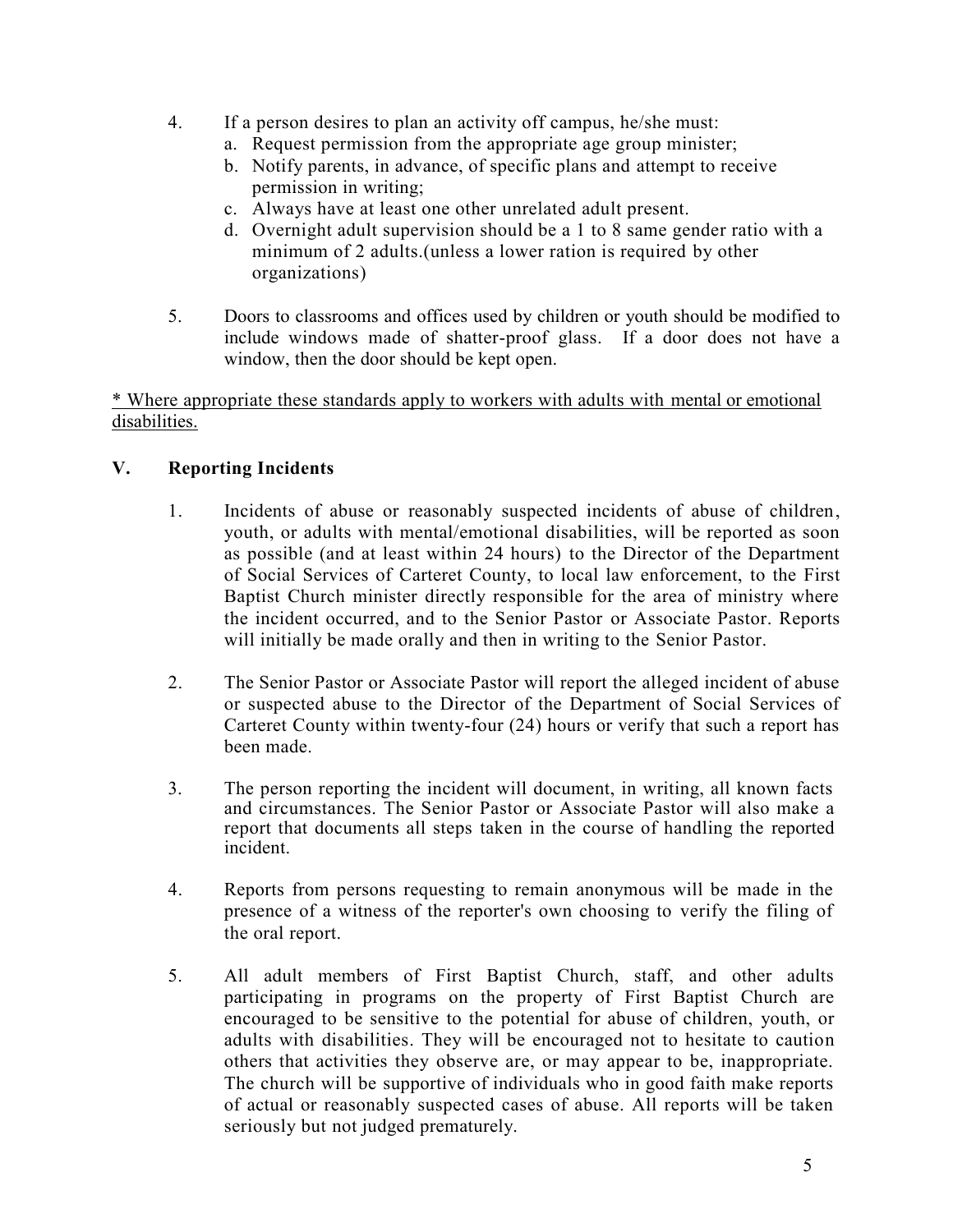- 6. Organizations that use First Baptist Church facilities that have reporting procedures of their own will follow those established reporting practices. In addition to following their notification procedures, any organization that uses First Baptist Church facilities will also notify the Senior Pastor or Associate Pastor as soon as possible about any incident or suspected incident of abuse involving any person affiliated with such organization and who uses First Baptist Church facilities or about any incident or suspected incident occurring at First Baptist Church facilities.
- 7. The confidentiality of all persons involved will be safeguarded.

#### **VI. Responding to Allegations**

- 1. Every allegation will be taken seriously. Adequate care and respect must be offered to alleged victims and alleged perpetrators until the allegation can be substantiated or cleared.
- 2. All procedures listed in the previous section on reporting will be strictly followed.
- 3. All records relating to the matter will be maintained in confidential files.
- 4. All efforts in handling the situation will be carefully documented.
- 5. The parents/guardians of the suspected victim will be notified immediately.
- 6. The liability insurer and attorney for the Church will be notified about the incident by the Senior Pastor or Associate Pastor.
- 7. The safety and security of the child, youth, or adult with disabilities must be safeguarded before the person accused of abuse is confronted.
- 8. An in-depth investigation will be carried out by the civil authorities rather than church personnel.
- 9. The Senior Pastor or Associate Pastor will be the sole spokesperson for the church insofar as media inquiries are concerned.
- 10. Any person accused must be treated with dignity and support. That person will be immediately relieved of further responsibilities until the investigation is completed and allegations are cleared or substantiated.